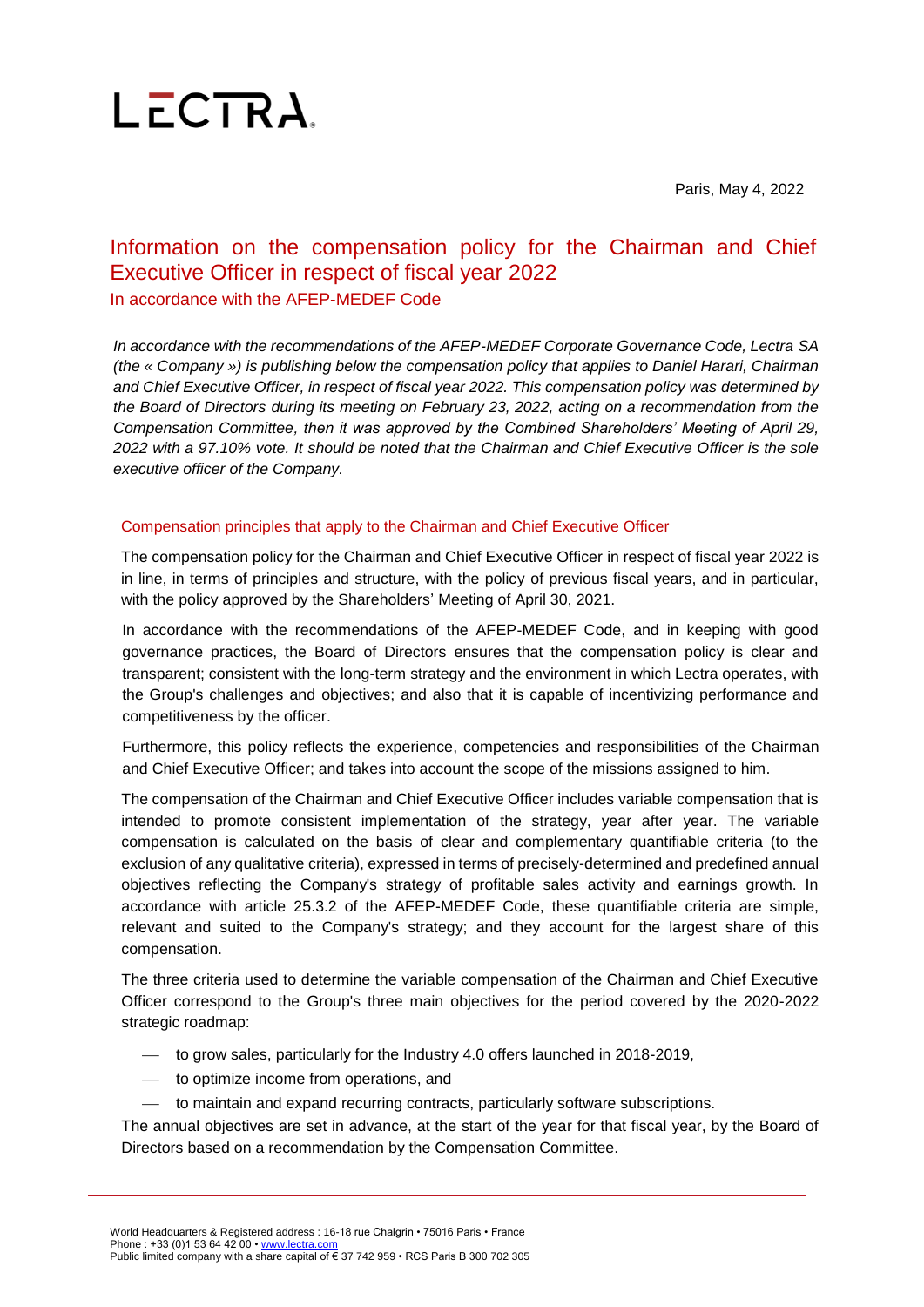The Board of Directors, with support from the Compensation Committee, is responsible for ensuring that the rules for setting the variable portion of compensation each year are consistent and in line with the evaluation of the company officer's performance, with progress made in implementing the Group's medium-term strategy, general macroeconomic conditions, and in particular those of the geographic markets and market sectors in which the Company operates. After the close of each fiscal year, the Compensation Committee verifies the annual application of these rules and the final amount of variable compensation, on the basis of the audited financial statements.

The Board of Directors is also responsible for ensuring that the compensation policy for the Chairman and Chief Executive Officer is appropriate in light of the conditions of employee compensation at Lectra. The performance criteria applicable to the variable compensation of Group employees eligible for this type of compensation are accordingly aligned with those applicable to the Chairman and Chief Executive Officer.

This compensation policy, the structure and fundamental principles of which have remained unchanged for several years, has proved its worth both in tough years and in years of record profits.

#### Structure of the compensation of the Chairman and Chief Executive Officer

The total annual compensation of the Chairman and Chief Executive Officer comprises a fixed portion and a variable portion.

The total annual amount of compensation, the ratio of the fixed to variable components, and the criteria for performance evaluation are established and regularly reexamined by the Board of Directors, without necessarily being revised each year.

The compensation policy for the Chairman and Chief Executive Officer is subject to approval by the Shareholders' Meeting each year.

The compensation of the Chairman and Chief Executive Officer does not include any multiyear variable compensation, any exceptional compensation, any form of bonuses, stock options, performance-based shares or other long-term component of compensation, or any indemnity relating to the take-up or termination of his function, nor any supplementary retirement plan.

The Chairman and Chief Executive Officer also receives compensation for being a member of the Board of Directors.

The only benefit accorded concerns the valuation of the utilization of a company car; the amount of which is set out in the Board of Directors' management report for each fiscal year.

The Chairman and Chief Executive Officer has never combined his positions as company officer with an employment contract.

The compensation of the Chairman and Chief Executive Officer is paid in its entirety by the Company. He receives no compensation or particular benefit from companies controlled by Lectra within the meaning of article L. 233-16 of the French Commercial Code. Lectra is not controlled by any company.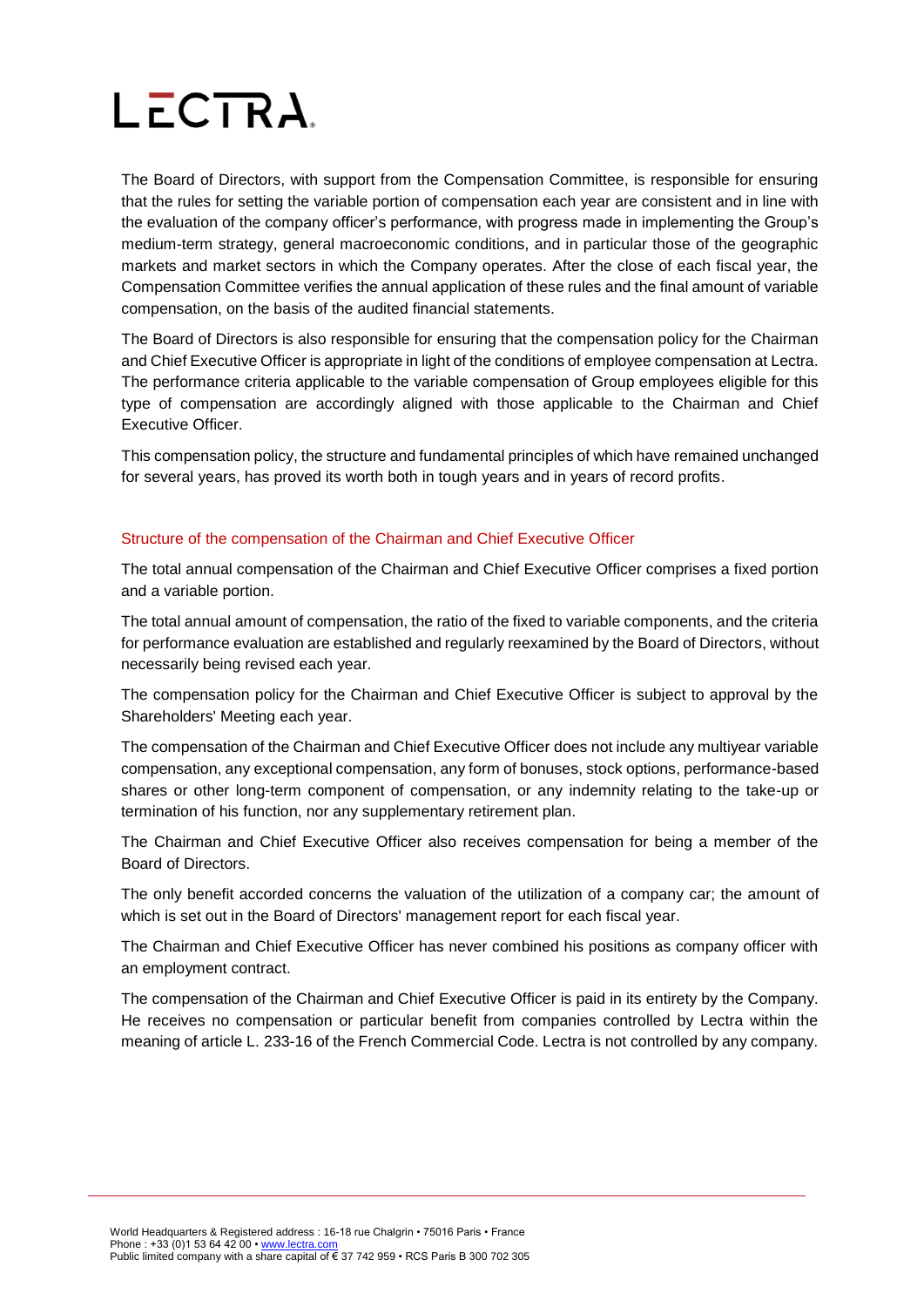#### Compensation of the Chairman and Chief Executive Officer in respect of 2022

In accordance with the above-mentioned principals, the Board of Directors, at its meeting on February 23, 2022, on a recommendation by the Compensation Committee, decided to:

- maintain the total annual target-based compensation of the Chairman and Chief Executive Officer at € 780,000 for fiscal year 2022;
- maintain the fixed to variable compensation ratio for fiscal year 2022 : the fixed compensation of the Chairman and Chief Executive Officer would account for 50% of his total annual targetbased compensation, and the variable compensation would account for 50% of his total annual target-based compensation.

As a reminder, the total annual target-based compensation of Daniel Harari, as well as the fixed to variable compensation ratio, were set by a decision of the Board of Directors on July 27, 2017, when he became Chairman and Chief Executive Officer, and have remained unchanged since that date.

#### **Fixed compensation**

In accordance with the decision of the Board of Directors at its meeting on February 23, 2022, the fixed compensation of the Chairman and Chief Executive Officer for fiscal year 2022 remains at € 390,000.

#### **Variable compensation**

In accordance with the decision of the Board of Directors at its meeting on February 23, 2022, the target-based variable compensation of the Chairman and Chief Executive Officer for fiscal year 2022 remains at € 390,000.

In accordance with the abovementioned principles and on a recommendation by the Compensation Committee, at its meeting on February 25, 2020, the Board of Directors revised for the 2020-2022 period, and subsequently adjusted a first time on February 24, 2021, and then a second time on July 29, 2021 to take into account the acquisition of Gerber Technology, the performance criteria reflecting the Company's strategy of profitable sales activity and earnings growth used to determine the variable compensation of the Chairman and Chief Executive Officer, reducing the number to three criteria and increasing the weighting for recurring contracts in light of the 2020-2022 strategic roadmap's objectives:

- (i) a criterion measuring the contributive value of growth in sales activity (accounting for 40%);
- (ii) consolidated income before tax, excluding net financial expense and non-recurring items (accounting for 30%);
- (iii) protection and growth of recurring contracts (accounting for 30%).

The "Protection of recurring contracts" criterion was adjusted by the Board of Directors on February 24, 2021, for fiscal year 2021, to measure the continuation of contracts in effect on January 1 of the year.

Making use of the derogation provided in the compensation policy approved by the Combined Shareholders' Meeting of April 30, 2021, the Board of Directors, meeting on July 29, 2021, adjusted the rules for calculating the performance criteria relating to the contributive value of growth in sales activity, and to the protection of recurring contracts, in order to include the results of Gerber Technology in the second half of 2021, as the rules for calculating the criterion relating to income before tax remained unchanged. In 2022, all the criteria include the results of Gerber Technology.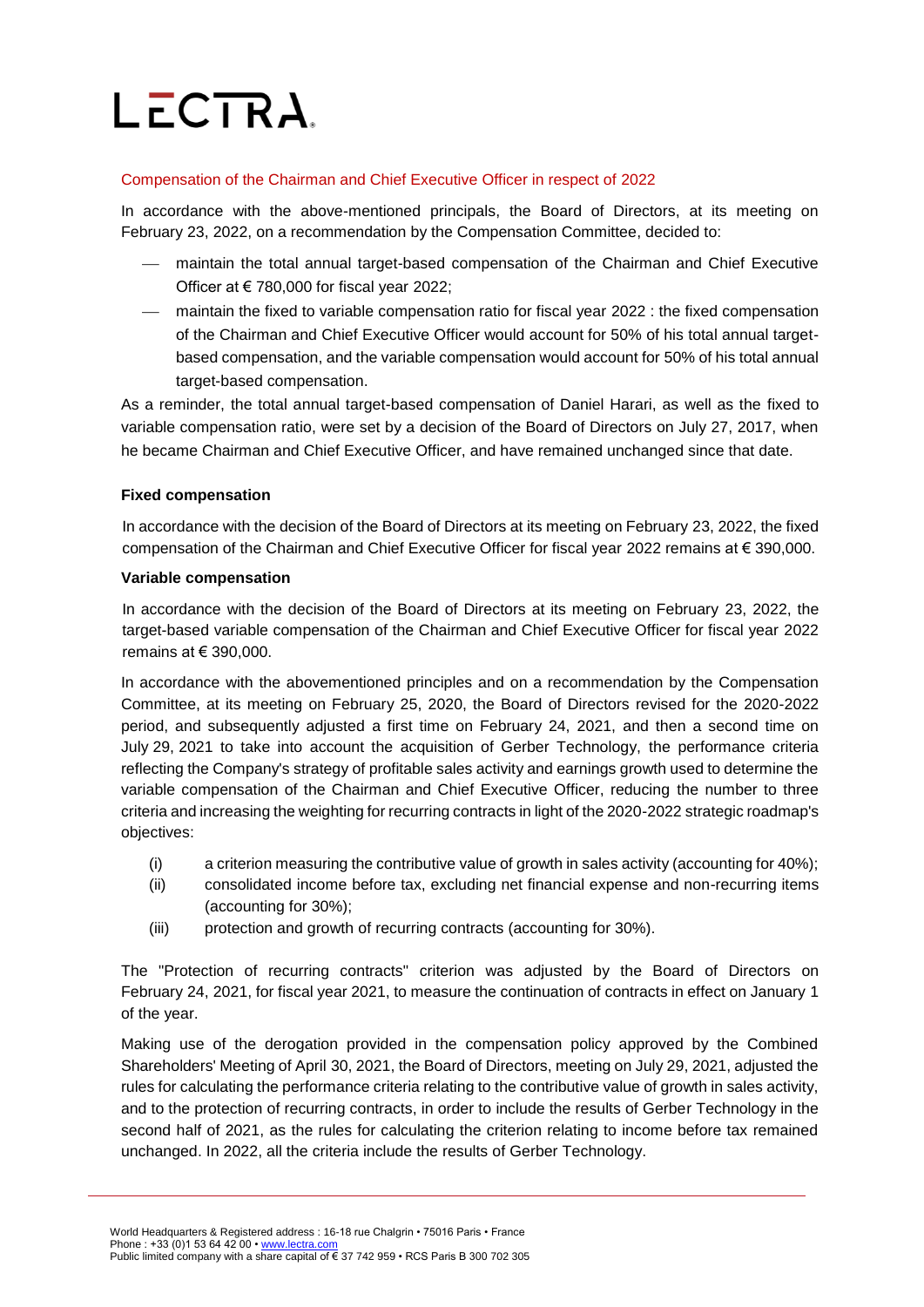For each of the three criteria, the variable compensation is equal to zero below specified thresholds, equal to 100% if the annual objectives are achieved, and capped at 200% if the annual objectives are exceeded. Between these thresholds, it is calculated on a straight-line basis. These results are then weighted by the relative weight of each criterion. Only the annual objectives and the corresponding thresholds are reviewed each year in light of the Group's objectives for the year.

The variable compensation is accordingly equal to 0% if none of the thresholds are met, and is capped at 200% of the target-based variable amount if the annual objectives are exceeded for all the criteria and cause each to be capped at 200%. As variable compensation accounts for 50% of the total annual target-based compensation, the actual total compensation can therefore vary, depending on performance, between 50% and 150% of the target-based amount. In other words, variable compensation is between 0 and 200 % of fixed compensation.

These criteria and targets apply also to the members of the Executive Committee, excluding the region leaders who are not company officers; the only differences being the weighting given to each criterion and the relative share of their target-based variable compensation, which is specifically geared to each of them and adapted to their duties and targets; their variable compensation thus ranges from 15% to 35% of total target-based compensation depending on the member of the Executive Committee. These criteria also apply to certain managers reporting to them, with the same specific features.

Under Article L. 22-10-8, III, paragraph 2 of the French Commercial Code, the Board of Directors may, on the recommendation of the Compensation Committee, temporarily derogate from the compensation policy for the Chairman and Chief Executive Officer in exceptional circumstances and insofar as the changes made are in the Company's interest and necessary to ensure the Company's continuity or viability.

The compensation component for which such derogation is permitted is the annual variable compensation. Such derogation would consist in a change to the performance criteria and the annual targets mentioned above, inter alia the upward or downward adjustment of one or more of the parameters for those criteria or targets, e.g., weight, threshold performance level, or basis for calculation), in the event of exceptional circumstances arising inter alia from a significant change in the Group's scope of consolidation following a merger or divestment, the acquisition or creation of a new business of material importance, or the discontinuation of a business of material importance, or a major change in strategy or major event affecting the Group's markets and/or business sector.

Modification of these performance criteria and targets by the Board of Directors could thus take into account changes in the Group's scope of consolidation following an exceptional external growth operation, if the situation of the Company and Group were to so warrant.

Any such modification would ensure that the variable compensation continues to reflect the actual performance of the Group and of the Chairman and Chief Executive Officer. It would be clearly explained and made public, with the Company providing specific information to justify the derogation in light of its situation and the reasons such derogation is required.

Payment of the variable compensation would in all cases continue to be subject to approval by the shareholders.